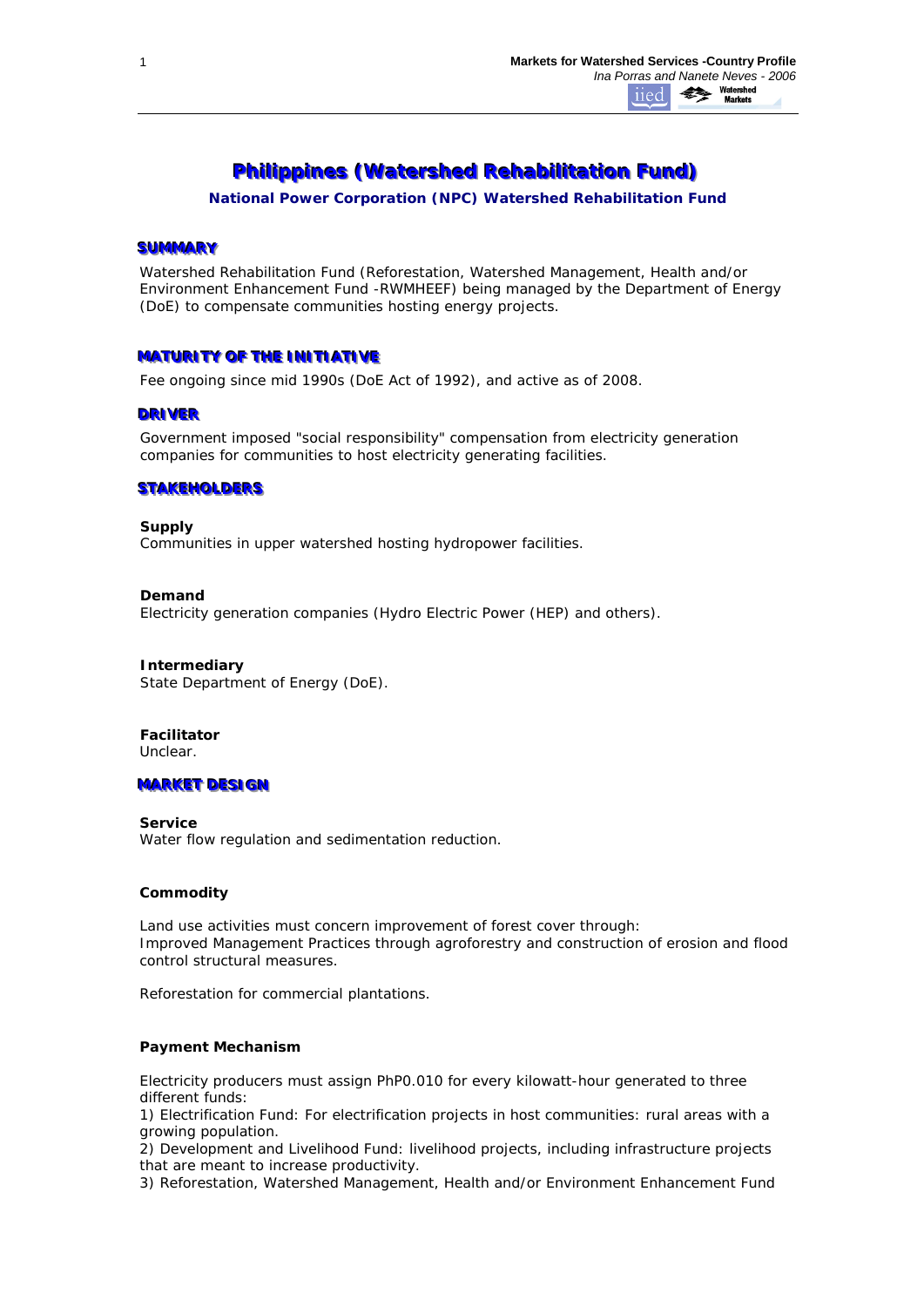(RWMHEEF): provision of basic needs of communities (other than electrification and livelihood), and improvement of environmental conditions where deemed necessary.

These funds are then accessed by means of annual work plans submitted jointly by the HEP company and the local government to the DoE.

Projects eligible under the RWMHEEF must involve:

i) reforestation and watershed management, with the objective of improving either forest cover or resource management,

ii) health-related projects or

iii) environment enhancement related projects, such as waste disposal (Rosales, 2003).

Rosales (2003) highlights that another charge, the "Universal Charge" (its amount was yet to be determined in 2003), was to be imposed upon all end-users of electricity, including all self-generation entities. This charge will be used "partly for the rehabilitation and maintenance of watershed areas. In particular, the law specifies that PhP0.0025 per kilowatt-hour sales shall be dedicated for such purposes."

#### **Terms of Payment**

*From users:* imposed social/environmental compensation fee; providers (thought the local government) received funds to invest in livelihood improvements in their community. The amount of funds applied for cannot exceed the amount contributed by the local power company.

### **Funds Involved**

Under the RWMHEEF Fund, there have been a total of 349 projects, with a total disbursement of PhP413,935,169 for 38 power plants, over a period of eight and a half years. The majority of the projects are found in Luzon, mainly in metropolitan Manila, corresponding to the number of power plants located per regional centre (Rosales 2003).

#### **ANALYSIS OF COSTS AND BENEFITS**

#### **Economic**

No information available.

#### **Environmental**

Water quality improvements in the form of waste management controls. Reforestation projects included nurseries for afforestation and agroforestry and erosion and flood control structural measures. According to Rosales (2003) the final investment in watershed rehabilitation projects per se accounts only for eight per cent of investment made through these DoE Funds.

#### **Social**

Most investments actually go to social benefits: more than half of the projects are either health-related, or water supply projects of the host communities (Rosales, 2003).

Communities obtain better infrastructure in the form of electrification, roads, pavement, etc. Funded activities to support the local economy include improved market access, introduction of new economic activities such as aquaculture, vegetable gardening, and food production, training and capacity building, construction of schools, irrigation systems, better drainage infrastructure, etc.

The NPC provides the communities affected by their power plants with free electricity and water. In return, the communities provide the labour counterpart for the building and maintenance of the water system.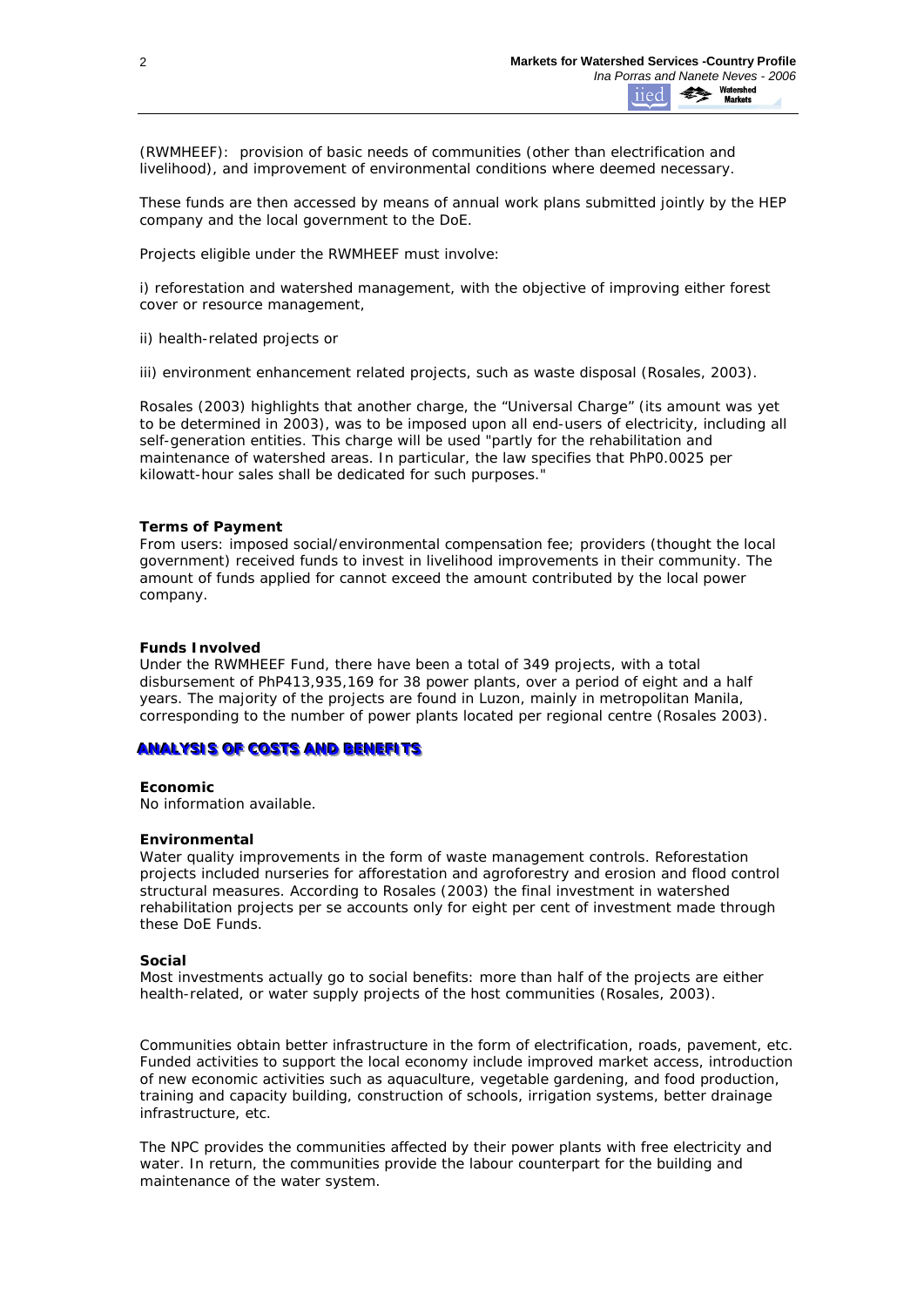Given that many of the communities hosting these projects have high poverty levels, these improvements are extremely important to their quality of life.

# **LEGISLATION ISSUES**

The watershed funds have been officially created by the Republic Act RA 9136 of 2001 (Electric Power Industry Reform Act). http://www.lawphil.net/statutes/repacts/ra2001/ra\_9136\_2001.html

Republic Act No. 9136: Electric Power Industry Reform Act of 2001, Implementing Rules and Regulations, Rule 29: "one centavo per kilowatt-hour of the total electricity sales" of all electricity generation companies shall be applied as "financial benefit of the host communities of such generation facility…"

The NPC also has a "list of obligations for energy-generating companies to invest in environment-related projects in their area of operations, which would answer for the sustainability of the energy project. The environment-related projects under the RWMHEEF are over and above the NPC list" (Rosales, 2003).

# **MONITORING**

Monitoring plays an important role, and although it is specified in the requirements, compliance has been very poor so far (Rosales, 2003).

# **MAIN CONSTRAINTS**

*Bureaucracy and lack of information*: The impact of benefits could be maximised if more people are made aware of the existence of these projects, and if government agencies were more coordinated in their efforts to spread the benefits throughout the widest range of beneficiaries possible.

#### **MAIN POLICY LESSONS**

The three funds of the DoE were created to increase social and political acceptance of energy projects by their host communities, and NOT as an incentive for environmental management with a view to benefit hydropower production. In this way, it is therefore expected that the projects being funded are those that can create more visible improvements to the livelihoods of these poor upland communities. At the same time, the municipalities, for political reasons, also have an interest in implementing projects that can deliver short-term social development and address the most pressing needs of their citizens.

In this way, it is not surprising that most of the funding from this initiative had mainly been allocated to projects related to infrastructure, water supply and waste management instead of watershed rehabilitation.

An important lesson is that environmental investments are difficult to come by unless basic social services of communities are met.

**OTHER INFORMATION** 

No information available.